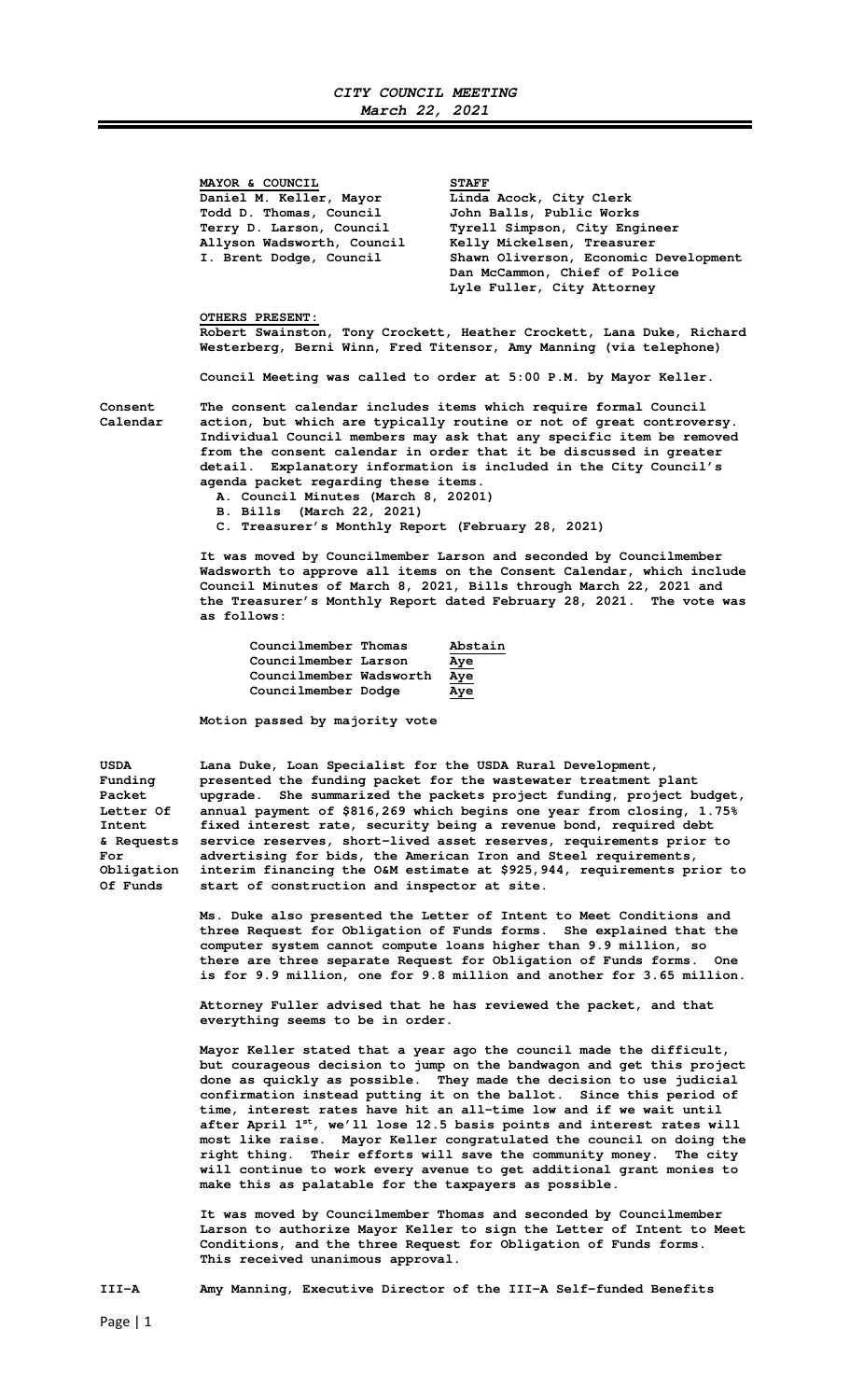| Insurance<br>Annual<br>Report                               | Trust, presented their annual report for the fiscal year 2019-2020.                                                                                                                                                                                                                                                          |
|-------------------------------------------------------------|------------------------------------------------------------------------------------------------------------------------------------------------------------------------------------------------------------------------------------------------------------------------------------------------------------------------------|
| Development<br>Agreement<br>Country<br>Club V,<br>Phase 3   | Engineer Simpson presented the Second Addendum to Development<br>Agreement for Country Club Estates V, Phase 3. He reported that<br>Preston City is in receipt of the surety bond, annexation fees, and<br>proof of the transfer of water shares to the home owners association.                                             |
|                                                             | It was moved by Councilmember Larson and seconded by Councilmember<br>Dodge to accept the Second Addendum to Development Agreement for<br>Country Club Estates V, Phase 3. This received unanimous approval.                                                                                                                 |
| Final Plat<br>Country<br>Club V,<br>Phase 3                 | It was moved by Councilmember Thomas and seconded by Councilmember<br>Wadsworth to approve the final plat for Country Club Estates V, Phase<br>3. This received unanimous approval.                                                                                                                                          |
| <b>Business</b><br>Licenses                                 | It was moved by Councilmember Dodge and seconded by Councilmember<br>Thomas to approve the following business licenses:<br>Eric Auger 7389 N 3000 W Preston, ID (Empyre Builders)<br>Immaculate Construction 2 North Main Ste 1 Providence, UT                                                                               |
|                                                             | This received unanimous approval.                                                                                                                                                                                                                                                                                            |
| Building<br>Permit<br>Waiver<br><b>FCMC</b>                 | Councilmember Wadsworth and Councilmember Thomas declared a conflict<br>of interest in this matter and stated that they would not be involved<br>in discussion nor voting in this matter.                                                                                                                                    |
|                                                             | Richard Westerberg, Chairman of the Board of Trustees for the<br>Franklin County Medical Center, came before the council to request<br>that Preston City waive the city's portion of the building permit for<br>their proposed medical office building.                                                                      |
|                                                             | It was moved by Councilmember Larson and seconded by Councilmember<br>Dodge to waive the City of Preston's portion of the building permit<br>for Franklin County Medical Center, for the medical office building<br>permit. The vote was as follows:                                                                         |
|                                                             | Councilmember Thomas<br>Abstain<br>Councilmember Larson<br>Aye<br>Councilmember Wadsworth<br>Abstain<br>Councilmember Dodge<br>Aye                                                                                                                                                                                           |
|                                                             | Motion passed by majority vote.                                                                                                                                                                                                                                                                                              |
| Fair<br>Housing<br>Month &<br>Week Of<br>The Young<br>Child | Proclamation Mayor Keller introduced a Proclamation declaring April as Fair<br>Housing Month and a Proclamation declaring April 10-16, 2021 as the<br>Week of the Young Child. He asked Clerk Acock to read both<br>Proclamations.                                                                                           |
|                                                             | It was moved by Councilmember Wadsworth and seconded by Councilmember<br>Thomas to proclaim April as Fair Housing Month and April 10-16, 2021<br>as Week of the Young Child, and authorize Mayor Keller to sign said<br>This received unanimous approval. (Copies of the<br>Proclamations.<br>Proclamations follows Minutes) |
| Appoint<br>Festival<br>Of Lights<br>Committee<br>Members    | Councilmember Wadsworth stated that the term for Cameron and Julie<br>Johnson is up and offered thanks to them for serving on the Festival<br>of Lights committee.                                                                                                                                                           |
|                                                             | Councilmember Wadsworth introduced Amber Almond, Melissa Aronhalt,<br>and Kory Argyle for appointment to the Festival of Lights committee.                                                                                                                                                                                   |
|                                                             | It was moved by Councilmember Larson and seconded by Councilmember<br>Thomas to appoint Amber Almond, Melissa Aronhalt, and Kory Argyle to<br>a three (3) year term to the Festival of Lights committee.<br>This<br>received unanimous approval.                                                                             |
| Fee<br>Schedule<br>Resolution                               | Engineer Simpson asked the council to review the Fee Schedule<br>Resolution, and consider a non-refundable building permit application<br>fee.                                                                                                                                                                               |